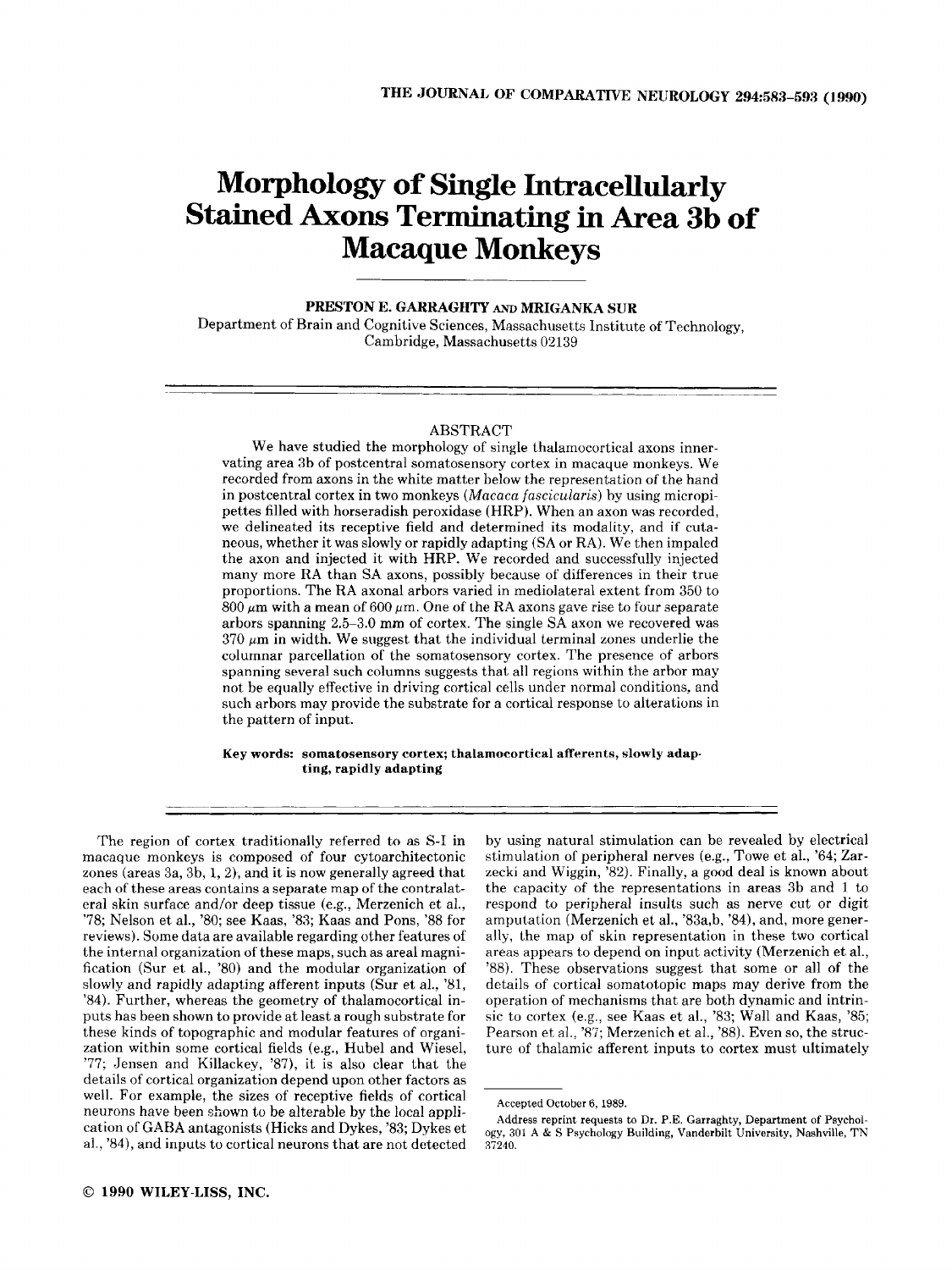constrain both general somatotopic features and the capacity to respond to peripheral perturbations, and few data are available detailing the morphology of thalamocortical afferents. In the present experiments, we have begun to address these issues in macaque monkeys by studying the morphology of single, physiologically characterized thalamocortical fibers arborizing in cortical area 3b. A preliminary report of these data has appeared elsewhere (Garraghty and Sur, '87).

#### **METHODS**

Experiments were performed on two adult macaque monkeys. Prior to our terminal experiments, these monkeys had been used in chronic experiments involving recording and stimulation of the superior colliculus and the frontal eye fields in the awake behaving state. The animals were initially anesthetized with an intramuscular injection of ketamine hydrochloride (50 mg/kg), after which we inserted an endotracheal cannula for the delivery **of** halothane in a 73 mixture of nitrous oxide and oxygen. During initial surgery, halothane was delivered at a concentration *of 3.5-*   $4.0\%$ . We made a relatively small craniotomy over the lateral somatosensory cortex, exposing the central sulcus and postcentral gyrus representing portions of the hand in areas 3b and 1. After the craniotomy and durectomy, the halothane was reduced to *2.0-2.54* for the remainder **of** the 10- 18 hours of experiments, and a Plexiglas chamber was cemented over the craniotomy. Our recording micropipettes were filled with  $5-10\%$  horseradish peroxidase (HRP) in 0.2 M KC1 and 0.05 M Tris (pH 7.6) and then beveled to final impedances of 90-110 megohms at 100 Hz. During our experiments, we lowered a micropipette through the somatosensory cortex into the white matter, and the chamber was filled with  $3\%$  agar in  $0.9\%$  saline and sealed with dental wax to prevent dessication and to reduce recording instability associated with brain pulsations. After the wax had hardened, we slowly advanced the pipette through the white matter until an axon was encountered extracellularly. We then delineated its receptive field and assessed its adaptation properties. Because of the massive acrylic skull cap that secured the recording chambers, stimulation arrays, and post for fixing the head in the primate chalr tor the earher experiments, we were not able to implant stimulating electrodes in the ventroposterior nucleus (VP). Our identification of the axons as thalamocortical was based on the "briskness" of their responses to stimulation of their receptive fields. The laminar locations of the terminations of recovered axons in the cortex suggest that they almost certainly arose from cells in VP (see Results). We then attempted to impale the axon by passing brief current pulses, by advancing the micropipette rapidly in  $1-2$ - $\mu$ m steps, or both. Upon successful impalement (signaled by a sharp drop in the DC potential monitored at the pipette tip), we quickly determined that the axon impaled was the same one previously recorded extracellularly, and then injected it iontophoretically with **IIRP.** No less than 2 hours after the last axon was injected, the animals were perfused with a mixture of  $2\%$ glutaraldehyde and  $1\%$  paraformaldehyde followed by  $10\%$ , then  $20\%$  sucrose in phosphate buffer. The brains were then extracted and stored overnight in  $30\%$  sucrose in phosphate buffer. Brains were sectioned coronally at 100  $\mu$ m, and the sections were processed for HRP histochemistry with 3-3' diaminobenzidine with cobalt intensification (Adams. *'77).* Electrode tracks were reconstructed and recovered axons were identified on the basis of our records of the depths of attempted injections. Recovered axons were reconstructed at 670X over serial sections by using camera lucida.

#### **RESULTS**

Data reported here were taken from three hemispheres of two macaque monkeys. In all, we recorded **45** axons in the white matter beneath somatosensory cortex. For each of these axons, we were able to delineate peripheral receptive fields, and we were able to characterize each as being driven by slowly adapting  $(SA, N = 9)$  or rapidly adapting  $(RA,$ N = **36)** peripheral receptors. Of these, 8 axonal arbors (1 **SA** and 7 RA) were sufficiently well filled to be completely reconstructed (see Fig. 1). These axonal arbors were confined to cortical area 3b and ramified principally in layer **4.**  Despite the fact that we were not able to implant stimulating electrodes in VP, these arbors almost certainly arise



Fig. 1. Photomicrographs of part of the arbor of one of the axons in our sample. The complete reconstruction of this axon's arbor is presented in Figure **3.** Arrows in parts **A** and **B** point to the same swelling. Note that the swellings generally occur en passant. Scale bar =  $50 \mu m$  in A and  $10 \mu m$  in B.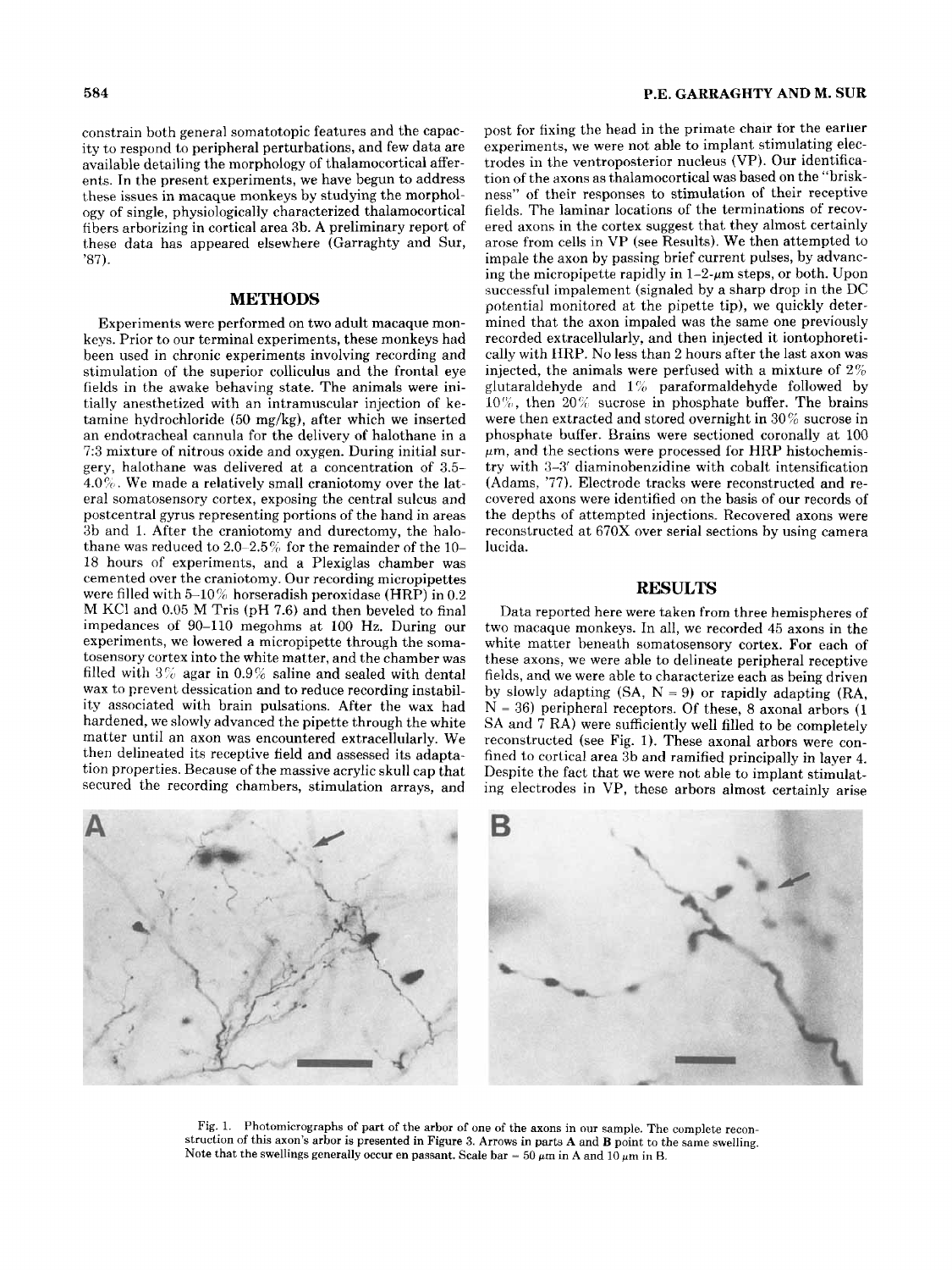#### **THALAMIC AFFERENTS TO AREA 3B** *585*

from cells in VP. We make this inference because injections of anterograde anatomical tracers into VP of monkeys produce dense label in layer 4 of area 3b (Jones, '75; Jones and Burton, '76; Friedman and Jones, '80; see Jones, '85 for review). There are, **of** course, other inputs to area 3b that involve layer **4** (e.g., Mesulam et al., '84), but there are no reports of any source of inputs to area 3b which targets layer 4 so specifically (cf., Garraghty et al., '89; see Kaas and Pons, '88).

Figure 2 presents the camera lucida reconstruction of the only SA axon (i.e., an axon with slowly adapting properties) we have recovered. This axon's terminal arbor is relatively small compared to the RA axonal arbors we have recovered (see Fig. 7), and appeared to be restricted to layer **4.** At its broadest, it measures only about  $370 \mu m$ , which is smaller than all but one of the RA arbors we have recovered. Typical of all the axons in our sample, the swellings we assume to be boutons are generally en passant (cf. Fig. 1B). These swellings are also not uniformly distributed throughout the axon's terminal field. Rather, there are two vertically oriented clumps that are separated by about 75  $\mu$ m.

Figure 3 presents the camera lucida reconstruction of the **RA** axon for which a part of the arbor is shown in Figure 1. Similar to the SA axon illustrated in Figure 2, this arbor is almost completely restricted to layer **4.** This RA terminal arbor is among the smallest in our sample, measuring only about 420  $\mu$ m across. In contrast to the SA arbor shown in Figure 2, this arbor has no obvious gaps but rather is relatively more uniform in its appearance. As for the SA arbor presented in Figure 2, the terminal swellings are almost exclusively *en passant* (see Fig. 1).

Figure **4** presents the camera lucida reconstruction of another RA axonal arbor. In contrast to the arbors presented in Figures 2 and **3,** this arbor is much broader; in fact, at about  $800 \mu m$ , it is the largest single arbor we have seen. Another feature of this arbor, which is characteristic of all the arbors in our sample, is that the boutons are not uniformly distributed throughout the terminal field. Rather, the boutons are much more heavily distrihuted over about  $450 \mu m$  within the middle of the arbor with the relatively sparse side branches accounting for the remainder of this arbor's overall width.

Figure 5 illustrates another RA axonal arbor that obviously differs from the ones represented in Figures **3** and **4**  in that it has a rather substantial termination in layer 6 in addition to its input to layer **4.** The arbor in layer 6 is somewhat sparser than the one in layer **4,** and the boutons appear to be more uniformly distributed. It also seems to be "in register" with the arbor in layer 4. An unusual feature of this termination is that the layer 6 arbor does not arise from branches off the parent axon trunk as it passes through layer 6. Rather, the layer 6 arbor is composed of the ramifications of two branches extending down from the layer 4 terminal field (cf. Garraghty et al., '89 for thalamic afferents in somatosensory cortex; and Blasdel and Lund, '83; Florence **et** al., *'83;* Florence and Casagrande, '87 for geniculocortical axons). The arbor within layer 4 is about 650  $\mu$ m wide, but most of the boutons are concentrated within about 400  $\mu$ m. For this axon, the zone of highest bouton density is not flanked by regions of lower density. Rather, there is only one zone of lower density.

Figure 6 illustrates the most remarkable axon in our sample. This axon elaborates four separate arbors, each largely or completely confined to layer **4.** In this flattened view, the total width of this arbor is about 2.5 mm. However, since the plane of section was oblique with respect to the overall terminal field, 15 sections (1.5 mm) separated the appearance of the lateralmost clump and the disappearance of the arbor on the medial end. Thus the width of this axon's termination is closer to *3.0* mm. The individual clumps range from around  $425 \mu m$  to nearly 800  $\mu m$  with the two centrally located clumps being larger than the two on either end.

The widths of all the arbors from our sample are summarized in Figure 7. Note that each of the four clumps of the axon illustrated in Figure 6 is represented separately. On the other hand, we have entered only one value for the SA axon because the gap in its arbor is so small. Overall, the widths of RA arbors ranged between  $350$  and  $800 \mu m$  with an average of about 600  $\mu$ m. As stated earlier, the single SA arbor is about 370  $\mu$ m wide. In the absence of additional data, however, the conclusion that RA arbors are, on average, wider than SA arbors remains tenuous.

### **DISCUSSION**

We have used intra-axonal recording and labelling with HRP to describe single, physiologically characterized afferents terminating in somatosensory area 3b of macaque monkeys. The axons we have recovered and reconstructed almost certainly arise from the ventroposterior nucleus of the thalamus (see Results; cf. Florence and Casagrande, '87; Garraghty et al., '89). Similar to earlier reports involving the bulk-filling of axons innervating area 3b of owl monkeys (Garraghty et al., '89) and macaques (Conley and Jones, '84), the axon illustrated in Figure 5 demonstrates unequivocally that these axons can have terminations in layer 6. The extent of the arbor in layer 6 for our one axon is much larger than any we have seen in layer 6 of area 3b in owl monkeys and appears to be larger than any recovered by Conley and dones ('84) based on their brief description. In any event, the large size of this layer 6 arbor certainly implies that it has a substantial influence within layer 6.

The axonal arbors in the present sample also differ in overall size from those previously reported. In owl monkeys, we found that axons in our bulk-filled sample ranged from 100-900  $\mu$ m in width, but most were under 350  $\mu$ m (Garraghty et al., '89). Similarly, Conley and Jones ('84) reported that most of the axons in their bulk-filled sample ranged between 200-500  $\mu$ m in mediolateral width. The axons in the present sample were, on average, larger than in either of those reports. The difference between the present data and those from owl monkeys would most parsimoniously be attributed to the substantial difference in brain size. The difference between our axons and those of Conley and Jones ('84) are not so readily explained. Perhaps our methods bias our sampling toward larger arbors, possibly because larger arbors arise from larger diameter axons that would he more easily recorded by the micropipettes we use. Alternatively, perhaps our methods fill axonal arbors more completely. Whatever the case, much more data will be required before authoritative normative statements on arbor size will be possible.

### **Comparisons with afferents to area 17: laminar and modular organization**

The RA arbors we have recovered are, on average, larger than the single SA arbor in our sample. However, with only a single SA afferent, reliable comparisons between SA and RA afferents cannot be made. Nevertheless, it is possible that as **oiir** sample **size increases,** SA and RA fibers will be found to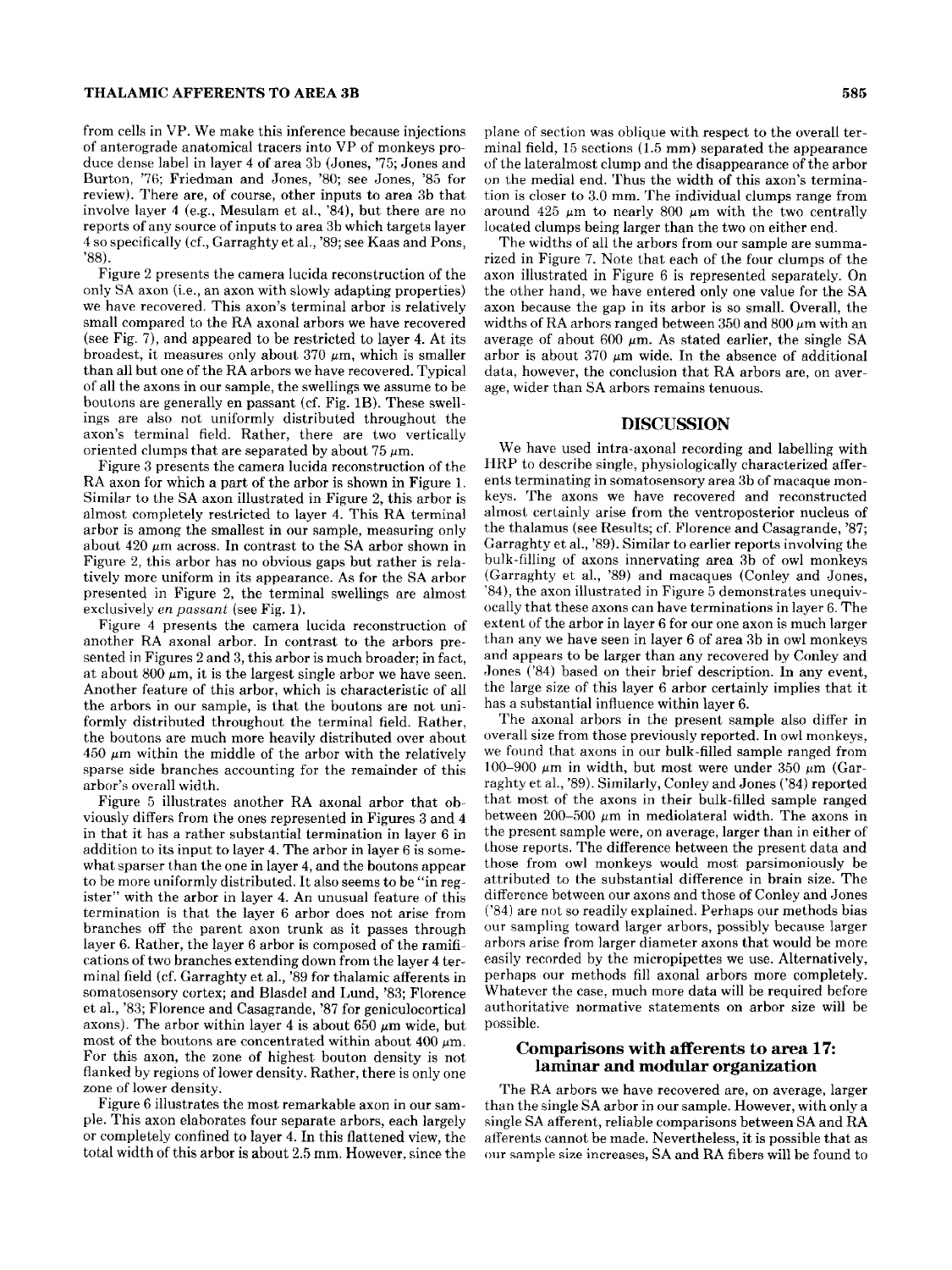

Fig. **2. A** slowly adapting afferent terminating in layer **4.** This axon's terminal arbor is relatively small compared to those displayed in subsequent figures. It was recorded and injected at a depth of 5,000  $\mu$ m below<br>the cortical surface. Its receptive field was located on the glabrous radial distal phalange of digit 1. Typi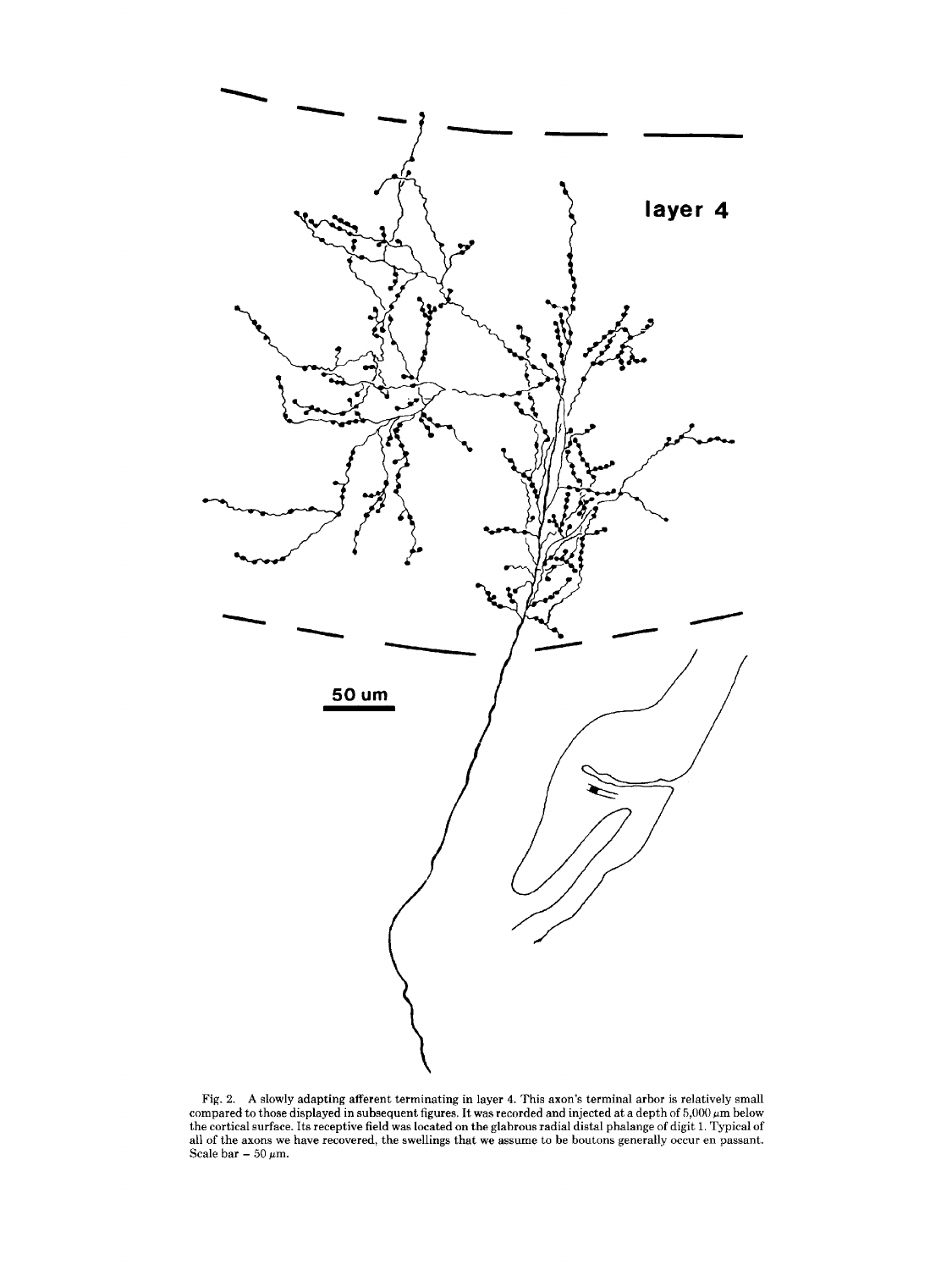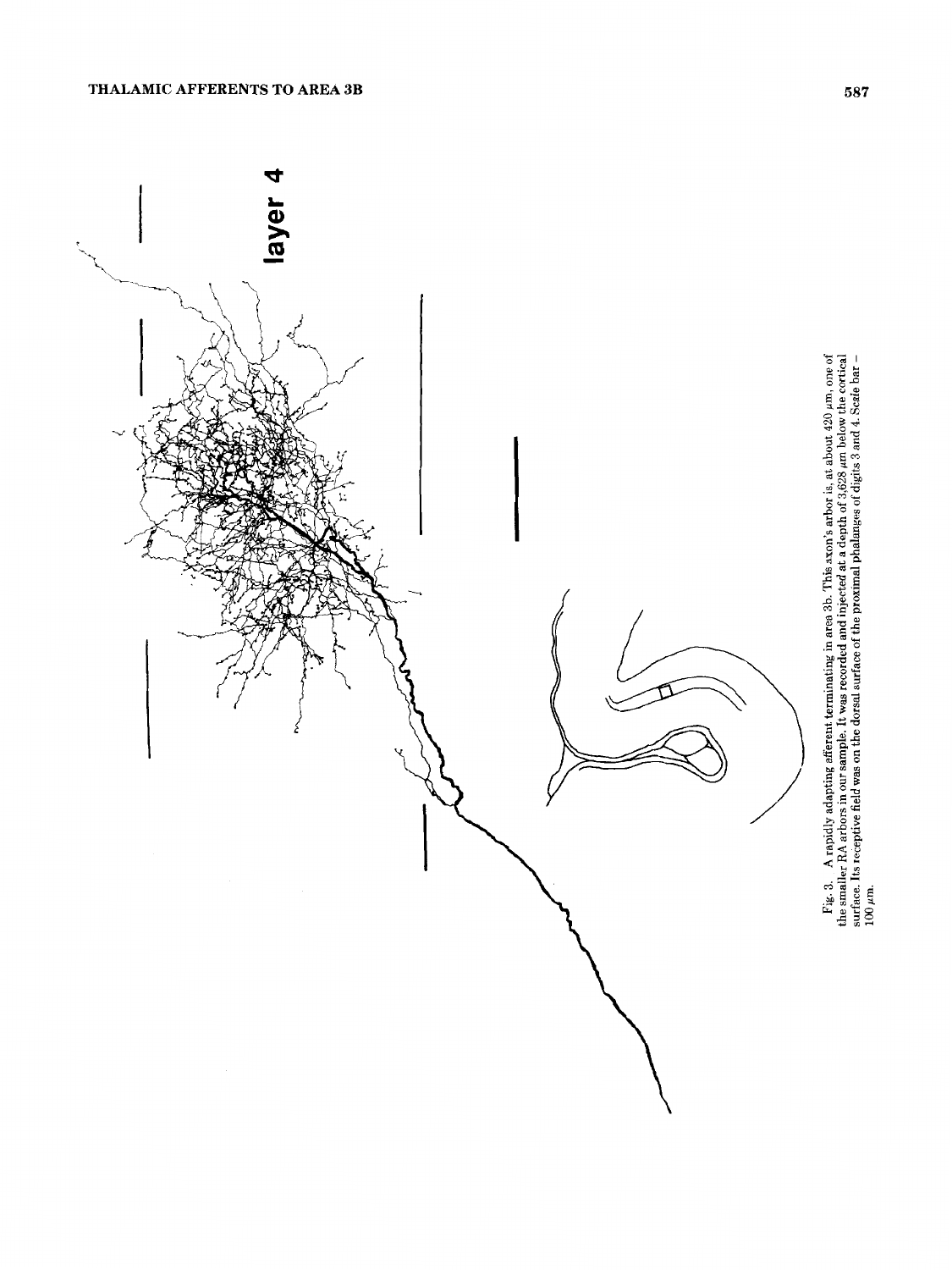

Fig. **4.** Another rapidly adapting afferent terminating in layer **4.**  This axon was recorded and injected  $5,148 \mu m$  below the cortical surface. This arbor is about 800  $\mu$ m wide, and is the largest single clump in our sample. Its receptive field was located on the hypothenar pad of the palm. The arrow points to the axon at the location of the injection site.

Whereas the axon appears in the midst *of* the arbor, this is an artifact associated with reconstruction over serial sections. The injection site was in the white matter several sections removed from the terminal arbor. Scale bar  $= 100 \mu m$ .

have arbors differing in their extents, as appears to be the case, for example, with parvicellular and magnocellular afferents to visual cortex (e.g., Blasdel and Lund, '83; Florence and Casagrande, '87).

We report here on only 8 axons, 7 of which were **RA.** This is a reasonable reflection of our total sample of recorded,

cutaneously responsive axons **(45** recorded; 36 **RA** and 9 **SA).** This bias toward recording (and injecting) **RA** axons could reflect the true proportions of these classes of thalamocortical afferents to area 3b (cf. Johansson and Vallbo, '79). **A** comparable asymmetry in the proportional representation of functional thalamocortical input classes exists in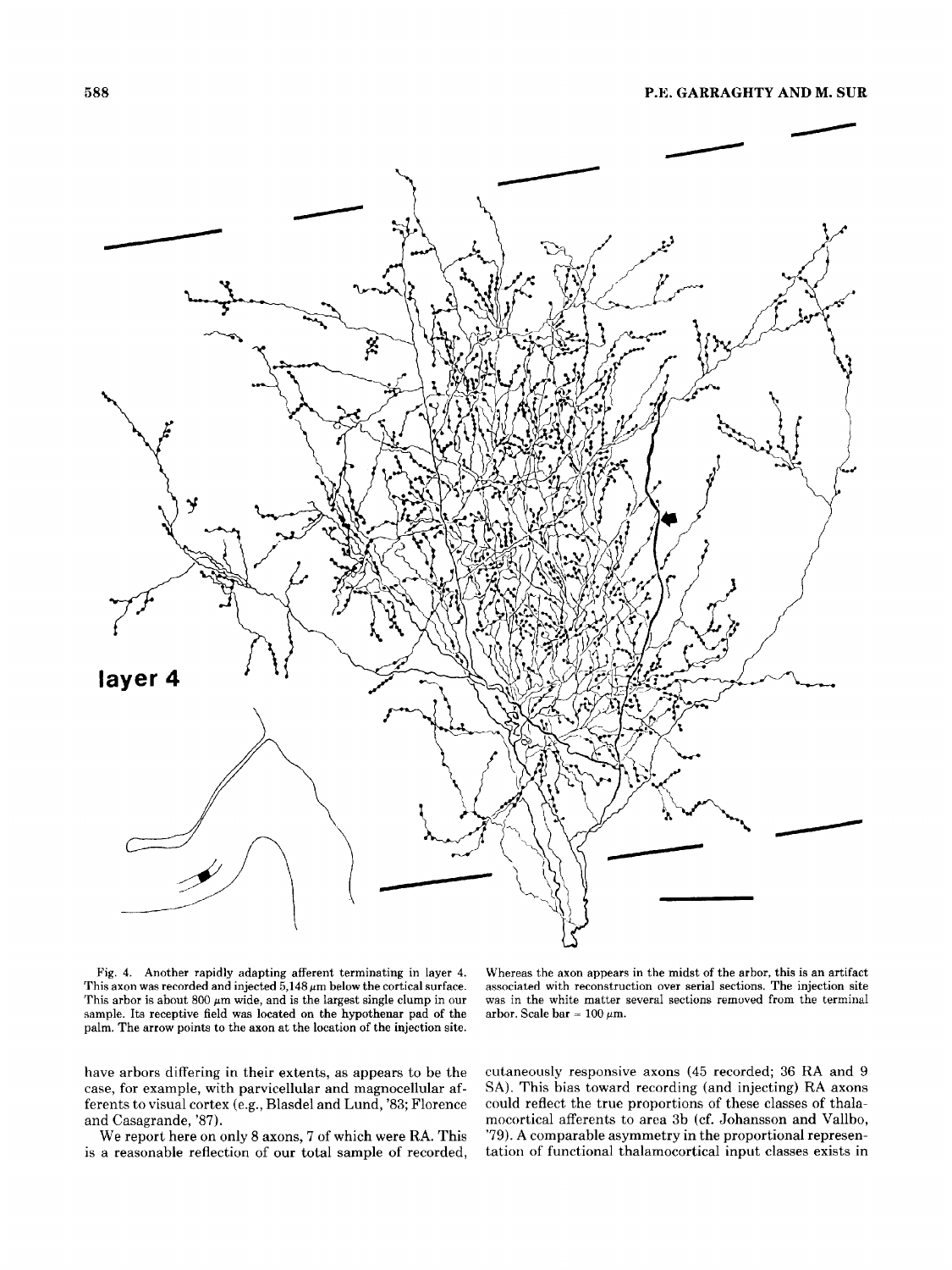

Pig. 5. **An** example of a rapidly adapting afferent with terminations in layers **4** and 6. This axon was recorded and injected at a depth of 6,573 **pm** from the cortical surface. Its receptive field was on the dorsum of the fifth digit extending across the middle and distal phalanges. Scale bar  $\pm 100$   $\mu$ m.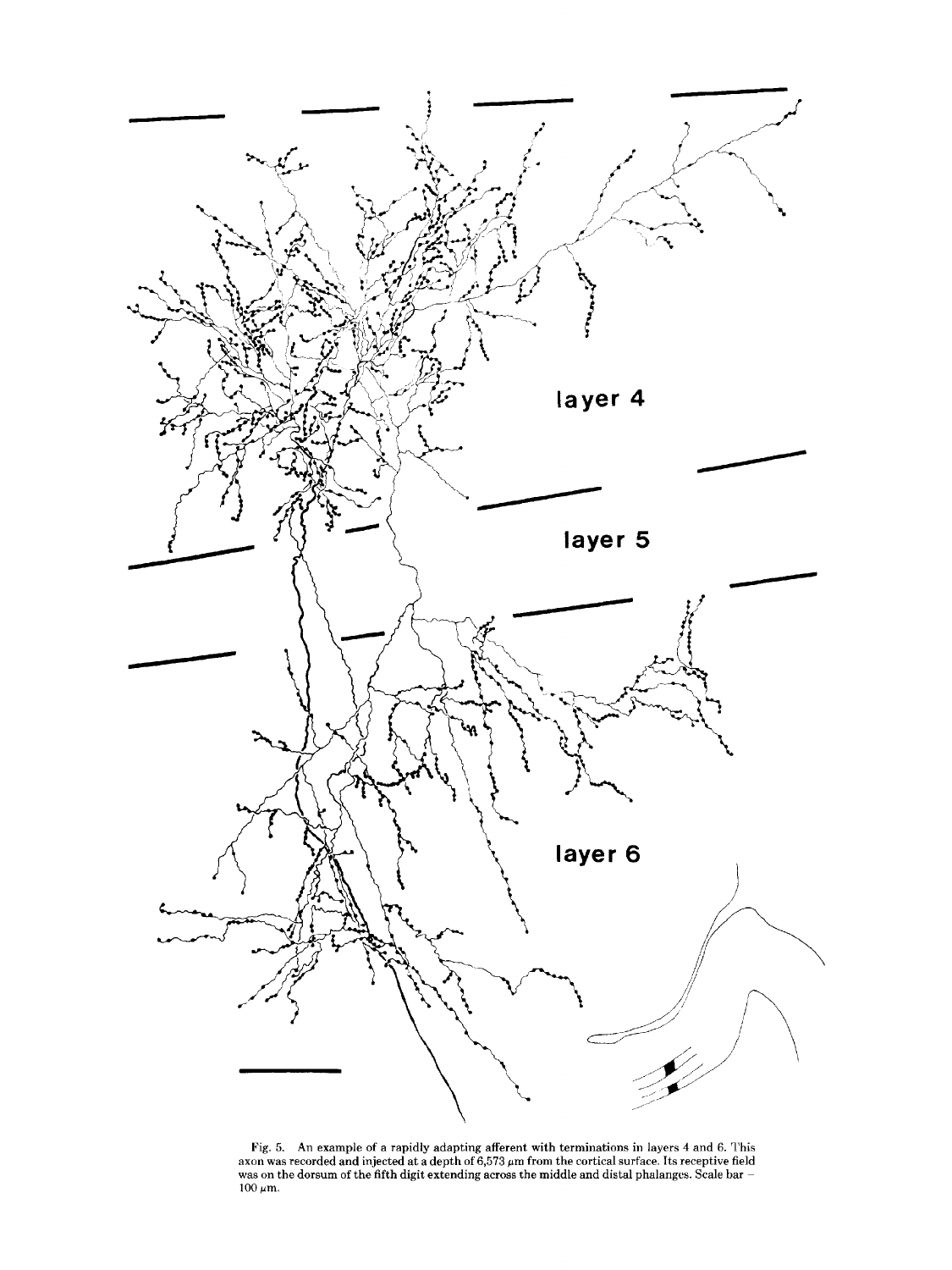

Fig. 6. An example of a rapidly adapting afferent with multiple terminations in area 3b. This axon was recorded and injected  $7{,}007 \ \mu \mathrm{m}$  beneath the cortical surface. Its receptive field was on the lateral surface of the face. The widths of the individual clumps of this arbor are reflected in Figure 7, but the overall width of this axon's terminal field in this flattened view (outside edge to outside edge) is **2.47** mm. Scale bar = 200  $\mu$ m.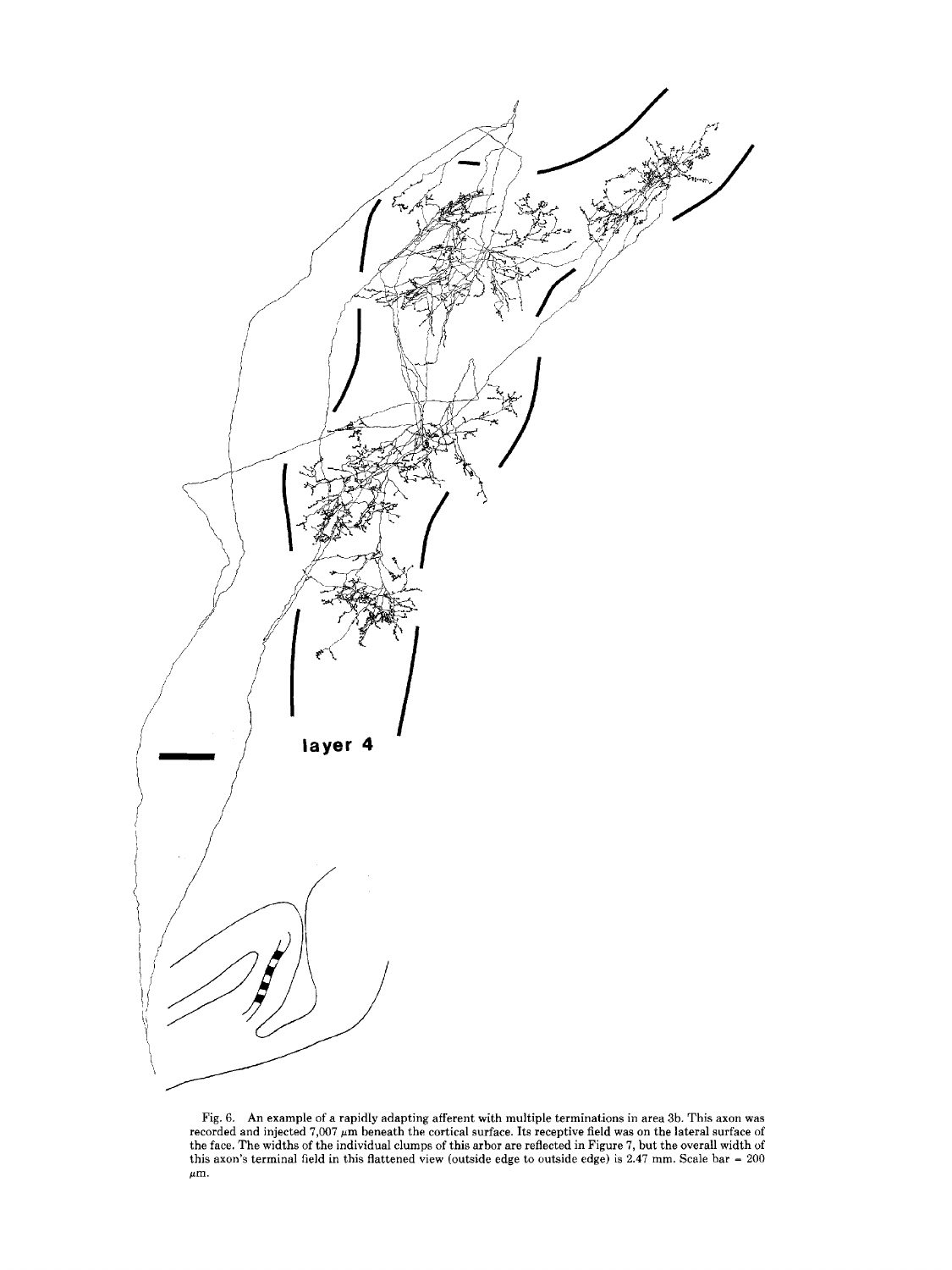#### **THALAMIC AFFERENTS TO AREA 3B**

the macaque geniculocortical system; here, however, parvicellular inputs to cortex outnumber magnocellular inputs by a considerable amount (e.g., Livingstone and Hubel, '88). Alternatively, it remains possible that SA fibers are finer in diameter than RA fibers and we may have undersampled **SA**  afferents because of an electrode sampling bias in favor of larger caliber fibers.

In the primate visual cortex, geniculocortical afferents arising from cells in parvicellular laminae have a different sublaminar pattern of termination than inputs from cells in magnocellular laminae (e.g., Blasdel and Lund, '83; Florence and Casagrande, '87). We have seen no evidence for any comparable segregation within our sample. The bulk-filling of axons in both owl monkeys (Garraghty et al., '89) and macaque monkeys (Conley and Jones, '84) also failed to reveal any sublaminar preferences among presumptive thalamocortical axons.

Although we have no direct evidence that SA and RA afferents are segregated horizontally in area 3b, evidence does exist in support of modular organization. Sur et al. ('81, '84) used extracellular recordings to demonstrate that SA and RA inputs to area 3b are not randomly distributed, but rather are organized into "bands" reminiscent of ocular dominance columns in visual cortex. That the thalamic input to area 3b serves as the anatomical underpinning of this modular organization was suggested by the observation that the SA and RA columns were evident only in middle cortical layers; in supra- and infragranular layers all responses were transient (i.e., **RA-like).** Moreover, hased on the extracellular recordings, the SA and RA columns varied between 200 and 600  $\mu$ m (Sur et al., '81), a range that may be very consistent with the widths of arbors reported here (see the next section). Presumably, the individual clumps of the axon illustrated in Figure 6 ramify in 4 separate RA columns separated by intervening SA bands. Such columnar specificity was shown elegantly by Blasdel and Lund *('83)* who combined the transneuronal transport of intraocularly injected anatomical tracer with intracellular filling of geniculocortical afferents in a macaque monkey. They showed that each arbor of an individual afferent with multiple clumps was restricted to an ocular dominance column appropriate for the eye of origin (cf. Landry et al., '82). As suggested previously, therefore, the SA/RA banding in primate area 3b may well share features in common with ocular dominance segregation in primary visual cortex (Sur et al., '84).

#### **Are all parts of an axon's arbor equally effective?**

The axon with multiple arbors spanned 2.5-3.0 mm of cortex. Yet studies of magnification factors in the hand region of somatosensory cortex (of owl monkeys) have suggested that a "hypercolumn" extends over a distance of only **1-15** mm (Sur et al., '80). If one can in fact move 500-750  $\mu$ m in any direction in area 3b and record neurons with completely nonoverlapping receptive fields, and **if** axons such as the one shown in Figure **4** are common, then one could conclude that all parts of an axon's terminal field are not equally effective in driving postsynaptic activity. In general, this conclusion might well also apply to each of the individual arbors within this axon's terminal field and to the remaining arbors in our sample also. We noted that the arbors could generally be characterized as having a higher bouton density in a central core zone flanked by regions of lower density. If one makes the simplifying assumption that regional variations in bouton density within an axon's ter- become a common observation. For example, photocoagula-



Fig. 7. Histograms presenting terminal arbor widths **for** the axon8 recovered thus far. Values represented on the abscissa reflect the midpoints of bins  $\pm 50 \ \mu \text{m}$ . No attempt has been made to correct for tissue shrinkage. The individual clumps of the axon illustrated in Figure 6 are represented separately. The arbor widths **of** the rapidly adapting **(RA)**  afferents ranged from 350 to 800  $\mu$ m with a mean of 600  $\mu$ m. The single slowly adapting  $(SA)$  afferent was  $370 \mu m$  in width. These values agree fairly closely with those previously reported in owl monkeys using bulkfilling procedures (Garraghty et al., '89).

mind field are related in a more or less direct way with its "sphere of influence" (cf. Garraghty et al., %9), with the recognition that other factors also play a role in "synaptic efficacy" (e.g., Burke, '87), then one can imagine that variations in effectiveness exist within the single arbors as well. So, for example, the layer **4** termination of the axon illustrated in Figure 3 had a total width of about  $650 \mu m$  with a region of higher density measuring only about  $400 \mu m$ . Since it seems reasonable that the thalamocortical afferents to area 3b are the anatomical subunits underlying its functional postsynaptic organization, estimates of SA and RA column widths as well as cortical magnification are both more consistent with the widths of the high-density parts of arbors rather than the total arbor widths. That all parts of an axonal arbor might not be equally effective (or even active) is not a novel idea (e.g., Parnas, '72; Smith, '80; Henneman et al., '84; cf. Swindale and Cynader, '86; Landry et al., *'87),*  but it is one that merits serious consideration as one attempts to make sense of functional topography in cortex based on information regarding afferent structure.

## **Relationship of single axon arbors to cortical plasticity**

Related to the issue of whether all parts of an axon's arbor are equally effective (or active) at all times is the question of whether inferences can be drawn from these data regarding the mechanisms of neural plasticity. In adult monkeys that undergo lesions of peripheral nerves, functional reorganization occurs within the somatotopic map in somatosensory cortex (see Kaas et al., '83 for review). In the somatosensory cortex, some of the reorganization is evident immediately (e.g., Merzenich et al., '83b), and some emerges over time (e.g., Merzenich et al., '83a). This latter form of plasticity, reorganization emerging after a period of time, has now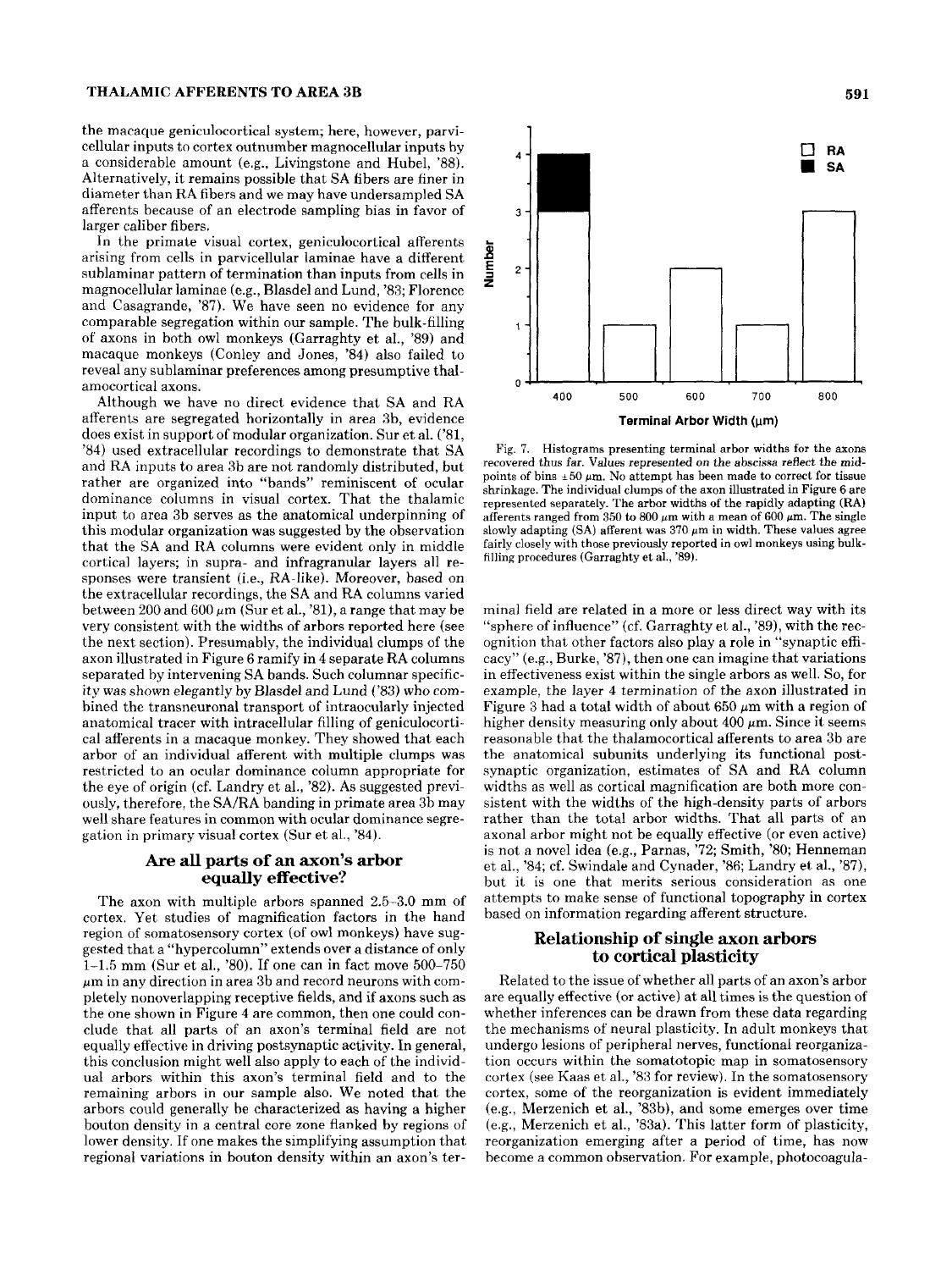tion lesions of small areas on the retina initially denervate corresponding loci in the lateral geniculate nucleus and visual cortex. As little as 1 month after such lesions, however, responsivity recovers in the "denervated" part of the cat lateral geniculate nucleus (e.g., Eysel et al., '81), and in the affected portion of primary visual cortex of cats (Chino et al., '89) and monkeys (Heinen and Skavenski, '88). Importantly, the area of "recovery" is circumscribed such that silent regions remain after large denervations. The mechanisms behind short-term and long-term reorganization might differ, with short-term recovery involving "unmasking" of pre-existing inputs and long-term recovery possibly involving "sprouting" of inputs to new territories. Evidence for sprouting in the mature brain, however, remains inconclusive at best. and it is parsimonious at present to attribute both kinds of reorganization to "unmasking" (Kaas et al., '83; Merzenich et al., '88; Killackey, '89). Perhaps ineffective regions of an axon's arbor attain efficacy when the normally prepotent inputs are eliminated (e.g., Merrill and Wall, '72; Rhoades et al., '87). The size of arbors, then, sets the distance limit for reorganization at least at the level of cortex. The maximal extent of cortex that reorganizes after removal of a subset of inputs is about 2 mm (Merzenich et al., '83h), which is comparable in size to the largest arbor we have observed (Fig. 6). Finally, if our sample of axons is somewhat representative, and SA and **RA** afferents do differ dramatically in size and in the likelihood of having multiple arbors, then the capacity for reorganization after injury might be modality-specific such that the **RA** subsystem provides the basis for larger scale reorganization than the **SA**  subsystem.

#### **ACKNOWLEDGMENTS**

We thank Drs. S.L. Florence, **A.** Morel, and T.P. Pons for helpful comments on an earlier version of this manuscript, and Drs. L.A. Krubitzer, M.G. MacAvoy, and R. Fischer for excellent technical assistance. The monkeys were generously provided by Dr. C.J. Bruce. This work was supported by NS07497 (P.E.G.) and NSF Grant BNS 8411973 (M.S.).

#### LITERATURE **CITED**

- Adams, J.C. (1977) Technical considerations on the use of horseradish peroxidase as a neuronal marker. Neuroscience 2:141-145.
- Blasdel, G.G., and J.S. Lund (1983) Termination of afferent axons in macaque striate cortex. **J.** Neurosci. 3,1389-1413.
- Burke, R.E. (1987) Synaptic efficacy and the control of neuronal input-output relations. Trends Neurosci. 10:42-45.
- Chino, *Y.,* A. Langston, J.H. Kaas, and L.A. Krubitzer (1989) Evidence that retinal lesions induce retinotopic reorganization in visual cortex of adult cats. Invest. Ophthal. Vis. Sci., Suppl. 30:112 (Abstr.).
- Conley, M., and E.G. Jones (1984) Laminar terminations of individual afferent axons in SI cortex in *Macaca.* Proc. Soc. Neurosci. 10:495 (Abstr.).
- Dykes, R.W., P. Landry, R. Metherate, and T.P. Hicks (1984) Functional role of GARA **in** cat primary somatosensory cortex: Shaping receptive fields of cortical neurons. J. Neurophysiol. 521066-1093.
- Eysel, U.T., F. Gonzalez-Aguilar, and **U.** Mayer (1981) Time-dependent decrease in the extent of visual deafferentation in the lateral geniculate nucleus of adult cats with small retinal lesions. Exp. Brain Res. *41:256-*  263.
- Florence, S.L., and V.A. Casagrande (1987) Organization of individual afferent axons in layer IV of striate cortex in a primate. J. Neurosci. 73850- 3868.
- Florence, S.L., M.A. Sesma, and V.A. Casagrande (1983) Morphology of geniculo-striate afferents in a prosimian primate. Brain Res. 270:127-130.
- Friedman, D.P., and E.G. Jones (1980) Focal projections of electrophysiologically defined groupings of thalamic cells on the monkey somatic sensory cortex. Brain Res. 191:249-252.

# **592 P.E. GARRAGHTY AND M. SUR**

- Garraghty, P.E., and M. Sur (1987) The morphology of single physiologically identified thalamocortical axons innervating somatosensory cortex in macaque monkeys. Proc. Soc. Neurosci. 13471 (Ahstr.).
- Garraghty, P.E., T.P. Pons, M. Sur, and J.H. Kaas (1989) The arbors of axons terminating in middle cortical layers of somatosensory area 3h in owl monkeys. Somatosens. Motor Res. 6:401-411.
- Heinen, S.J., and A.A. Skavenski (1988) Recovery **of** visual driving in the foveal projection of striate cortex following bilateral foveal ablation in adult monkey. Invest. Ophthal. Vis. Sci., Suppl. **2923** (Ahstr.).
- Henneman, E., H.-R. Luscher, and J. Mathis (1984) Simultaneously active and inartive synapses of single la fibres on cat spinal motorneurones. J. Physiol. 352:147-161.
- Hicks, T.P., and R.W. Dykes (1983) Receptive field size for certain neurons in primary somatosensory cortex is determined by GABA-mediated intracortical inhibition. Brain Res. 274:160-164.
- Hubel, D.W., and T.N. Wiesel (1977) Functional architecture of macaque monkey visual cortex. Proc. R. Soc. Lond. B 298:1-59.
- Jensen, K.F., and H.P. Killackey (1987) Terminal arbors of axons projecting to the somatosensory cortex of the adult rat. **I.** The normal morphology of specific thalamocortical afferents. J. Neurosci. 7:3529-3543.
- Johansson, R.S., and A.B. Vallbo (1979) Tactile sensibility in the human hand: relative and absolute densities of four types of mechanoreceptive units in glabrous skin. J. Physiol. 286:283-300.
- Jones, E.G. (1975) Lamination and differential distribution of thalamic afferents within the sensory-motor cortex **of** the squirrel monkey. J. Comp. Neurol. 160:167-204.
- Jones, E.G. (1985) Connectivity of the primate sensory-motor cortex. **In** E.G. Jones and A. Peters (eds): Cerebral Cortex, Vol. 5, Sensory-Motor Areas and Aspects of Cortical Connectivity. New York: Plenum, pp. 113-183.
- Jones, E.G., and H. Burton (1976) Areal differences in the laminar distrihutions of thalamic afferents in cortical fields of the insular, parietal and temporal regions of primates. J. Comp. Neurol. 168:197-248.
- Kaas, J.H. (1983) What, if anything, is S-I? The organization of the "first somatosensory area" of cortex. Physiol. Rev. 63.206-231.
- Kaas, J.H., and T.P. Pons (1988) The somatosensory system **of** primates. In H.D. Steklis and J. Erwin (eds): Comparative Primate Biology, Vol. **4,**  Neurosciences. New York: Alan R. Liss, pp. 421-468.
- Kaas, **d.H.,** M.M. Merzenich, and H.P. Killackey (1983) Changes in the organization of somatosensory cortex following peripheral nerve damage in adult and developing mammals. Ann. Rev. Neurosci. 6:325-356.
- Killackey, H.P. (1989) Static and dynamic aspects of cortical somatotopy: A critical evaluation. J. Cog. Neurosci. 1:3-11.
- Landry, P., J. Villemure, and M. Deschênes (1982) Geometry and orientation of thalamocortical arhorizations in the cat somatosensory cortex as revealed by computer reconstruction. Brain Res. 237:222-226.
- Landry, P., **P.** Diadori, S. Leclerc, and R.W. Dykes (1987) Morphological and electrophysiological characteristics of somatosensory thalamocortical axons studied with intra-axonal staining and recording in the cat. Exp. Brain Res. 65:317-330.
- Livingstone, M.S., and D.H. Hubel (1988) Do the relative mapping densities of the magno- and parvocellular systems vary with eccentricity? J. Neurosci. 8:4334-4339.
- Merrill, E.G., and P.D. Wall (1972) Factors forming the edge of **a** receptive field: the presence **of** relatively ineffective afferent terminals. J. Physiol. 226:825-846
- Merzenich, M.M., J.H. Kaas, M. Sur, and C.-S. Lin (1978) Double representation of the body surface within cytoarchitectonic areas 3b and 1 in "S-I" in the owl monkey (Aotus trivirgatus). J. Comp. Neurol. 181:41-74.
- Merzenich, M.M., J.H. Kaas, **J.** Wall, R.J. Nelson, M. Sur, and D. Felleman (1983a) Topographic reorganization of somatosensory cortical areas 3b and 1 in adult monkeys following restricted deafferentation. Neuroscience *8:33-55.*
- Merzenich, M.M., G. Hecanzone, W.M. Jenkins, T.T. Allard, and R.J. Nudo (1988) Cortical representational plasticity. In P. Rakic and W. Singer (eds): Neurobiology of Neocortex. New York: John Wiley and Sons, pp. 41-67.
- Merzenich, M.M., **J.H.** Kaas, J.T. Wall, M. Sur, R.J. Nelson, and D.J. Felleman (1983b) Progression of changes following median nerve section in the cortical representation of the hand in areas **3b** and 1 in adult owl and squirrel monkeys. Neuroscience *10:639-665.*
- Merzenich, M.M., R.J. Nelson, M.P. Stryker, M.S. Cynader,A. Schoppmann, and J.M. Zook (1984) Somatosensory cortical map changes following digit amputation in adult monkeys. J. Comp. Neurol. 224.591- 605.
- Mesulam, M.-M., A.D. Kosen, and E.J. Mufson (1984) Regional variations in cortical cholinergic innervation: Chemoarchitectonics of acetylcholinesterase-containing fibers in the macaque brain. Brain Res. 31 1:245-258.